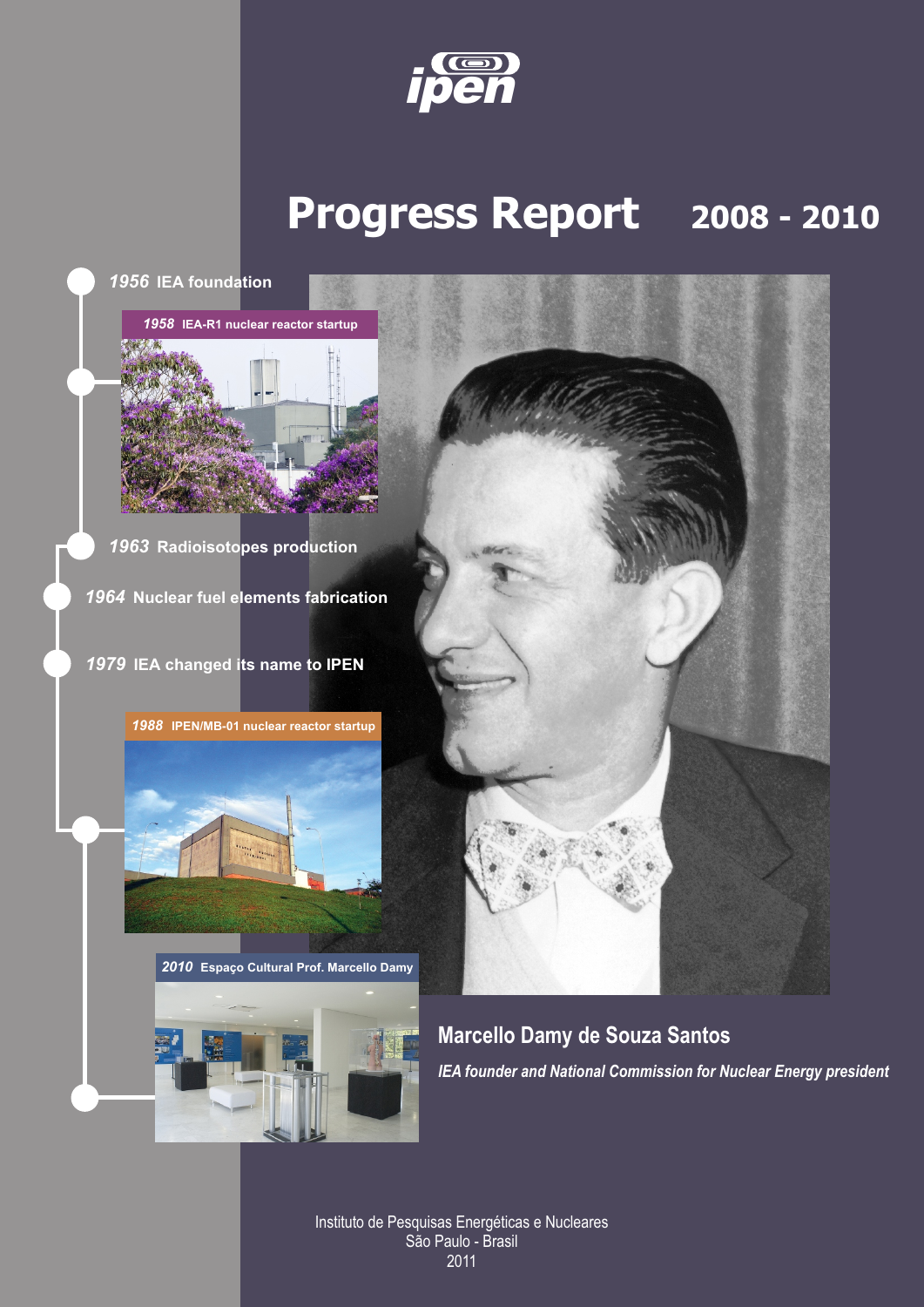

## **Progress Report 2008 - 2010**



 $\wedge$ r.tv}},  $Ur - GLv$ d,  $\wedge$ r dr $\in$ t t $mm$  $\angle$ *IRIN*  $\in$ uV.  $f \in U_1$ r $\downarrow$   $\in$ r $}$ III,  $\sim$   $\sim$   $\angle$ t $\downarrow$ z  $\in$ IN.  $1$ <sub>I</sub>  $\in$   $V$ .  $\angle$ III  $\downarrow$   $\in$   $I$ 

Et#t uvavt, artVev.x #rtV1 tyr.vt  $dy$ ,  $\arcsin 2x$ **CABB**